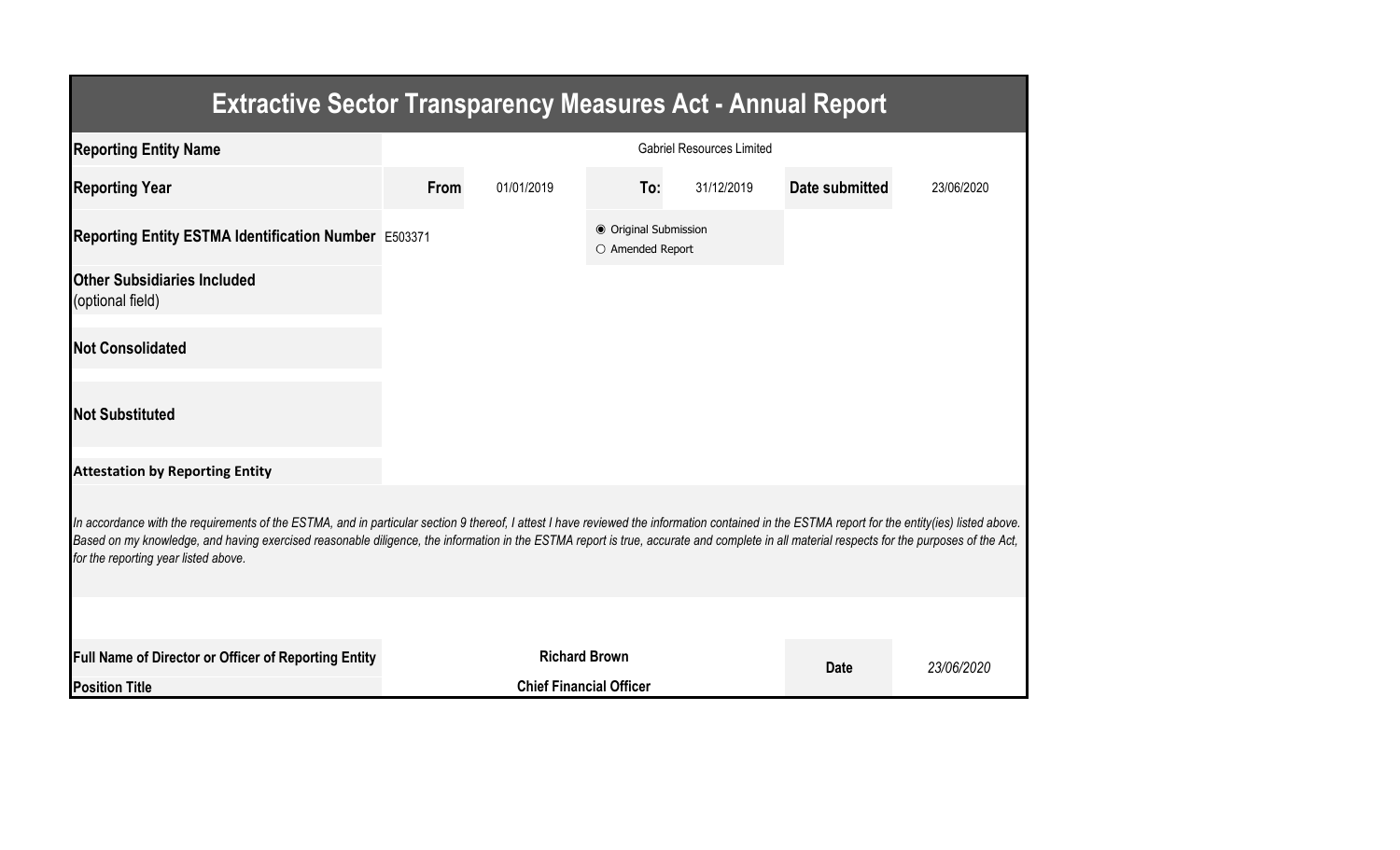|                                                                                                                                                                                                                                                               | <b>Extractive Sector Transparency Measures Act - Annual Report</b> |                                                                                                                                                                                                                                                                                                                                                            |                                                                           |              |                                      |         |                                |                |                  |                                               |                                      |                                                                                                          |
|---------------------------------------------------------------------------------------------------------------------------------------------------------------------------------------------------------------------------------------------------------------|--------------------------------------------------------------------|------------------------------------------------------------------------------------------------------------------------------------------------------------------------------------------------------------------------------------------------------------------------------------------------------------------------------------------------------------|---------------------------------------------------------------------------|--------------|--------------------------------------|---------|--------------------------------|----------------|------------------|-----------------------------------------------|--------------------------------------|----------------------------------------------------------------------------------------------------------|
| From:<br>To:<br><b>Reporting Year</b><br>01/01/2019<br><b>Gabriel Resources Limited</b><br><b>Reporting Entity Name</b><br><b>Reporting Entity ESTMA</b><br>E503371<br><b>Identification Number</b><br><b>Subsidiary Reporting Entities (if</b><br>necessary) |                                                                    |                                                                                                                                                                                                                                                                                                                                                            |                                                                           | 31/12/2019   | <b>Currency of the Report</b><br>CAD |         |                                |                |                  |                                               |                                      |                                                                                                          |
|                                                                                                                                                                                                                                                               |                                                                    | <b>Payments by Payee</b>                                                                                                                                                                                                                                                                                                                                   |                                                                           |              |                                      |         |                                |                |                  |                                               |                                      |                                                                                                          |
|                                                                                                                                                                                                                                                               | Country                                                            | <b>Payee Name</b>                                                                                                                                                                                                                                                                                                                                          | Departments, Agency, etc<br>within Payee that Received<br><b>Payments</b> | <b>Taxes</b> | <b>Royalties</b>                     | Fees    | <b>Production Entitlements</b> | <b>Bonuses</b> | <b>Dividends</b> | Infrastructure<br><b>Improvement Payments</b> | <b>Total Amount paid to</b><br>Payee | <b>Notes</b>                                                                                             |
|                                                                                                                                                                                                                                                               |                                                                    |                                                                                                                                                                                                                                                                                                                                                            |                                                                           |              |                                      |         |                                |                |                  |                                               |                                      |                                                                                                          |
|                                                                                                                                                                                                                                                               | Romania                                                            | Government of Romania                                                                                                                                                                                                                                                                                                                                      | Primaria Rosia Montana                                                    | 260,000      |                                      |         |                                |                |                  |                                               |                                      | Local property tax to the local<br>260,000 authorities in the Rosia Montana<br>district                  |
|                                                                                                                                                                                                                                                               | Romania                                                            | Government of Romania                                                                                                                                                                                                                                                                                                                                      | Primaria Abrud                                                            | 100,000      |                                      |         |                                |                |                  |                                               | 100.00                               | Local property tax to the local<br>authorities in the Abrud district                                     |
|                                                                                                                                                                                                                                                               | Romania                                                            | Government of Romania                                                                                                                                                                                                                                                                                                                                      | Ministry of Finance                                                       |              |                                      | 400,000 |                                |                |                  |                                               |                                      | Mining licence related fees - paid to<br>400,000 the Romanian state budget at the<br>Ministry of Finance |
|                                                                                                                                                                                                                                                               |                                                                    |                                                                                                                                                                                                                                                                                                                                                            |                                                                           |              |                                      |         |                                |                |                  |                                               |                                      |                                                                                                          |
|                                                                                                                                                                                                                                                               | <b>Additional Notes:</b>                                           | Note - All amounts expressed in CAD. Payments are rounded to the nearest \$10,000 CAD. Amounts paid in Romanian Lei are converted to Canadian Dollars ("CAD") based on the exchange rate on the date of the transaction<br>The exchange rates used for the conversion of transactions in RON during the period ranged between 0.305 and 0.317 CAD per RON. |                                                                           |              |                                      |         |                                |                |                  |                                               |                                      |                                                                                                          |